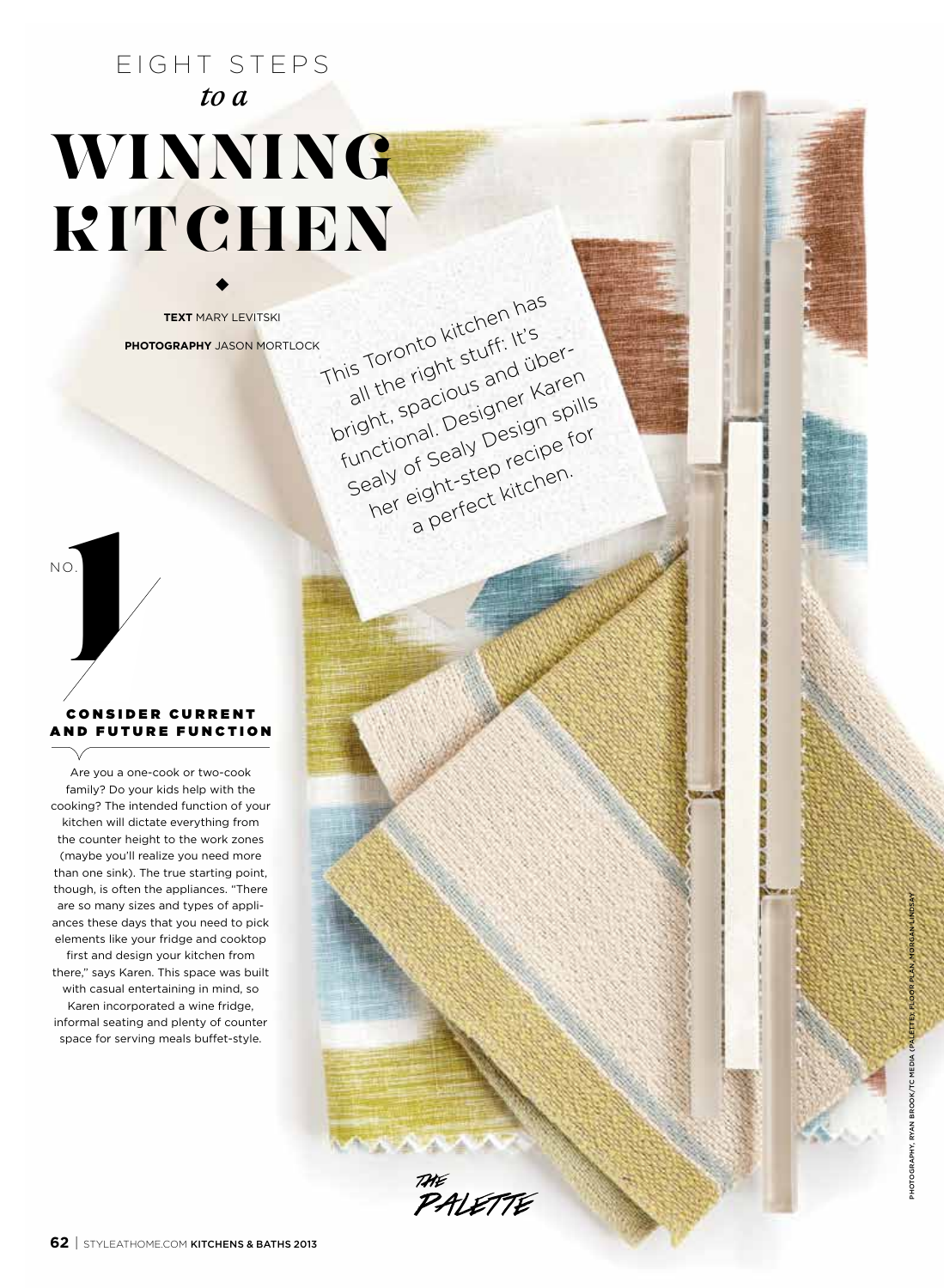

#### $NO.2$

#### **CREATE AN EFFICIENT WORK TRIANGLE**

Your work triangle – the space between the stove, fridge and sink – should be big enough to allow you to move around freely, without being overly spacious. This will minimize the amount of travel needed between key areas and ensure that traffic stays off the cook's turf, especially when kids are running amuck and guests are mingling during a large gathering. "By making the work triangle only large enough to accommodate the cook, you're encouraging friends and family to stay outside of it," says Karen.

# $N<sub>0</sub>$  3

#### **MAXIMIZE STORAGE**

For Karen, there's no such thing as too much storage. This kitchen is no exception, from cabinetry that climbs all the way to the ceiling to drawers built into the banquette. But in a large space like this, all that storage can feel heavy and overpowering. To break up the look, Karen chose contrasting hues for the cabinetry and island, as well as mirrorpanelled doors for the uppermost cabinets. "Mirror fronts offer the same visual interest as glass without forcing you to fill the shelves with pretty display items," says Karen.

# $N \cap 4$

Build to last

Milk spat out in a bout of laughter at breakfast; a sauce-laden spoon accidentally nudged out of a pot by a passerby – no kitchen is exempt from such mishaps. That's why Karen designs kitchens that are durable. She chose quartz for the countertops because it's stain-proof, doesn't require resealing and comes in larger slabs, which means fewer seams. She also went for chipcamouflaging porcelain on the floor and water-resistant Sunbrella fabric on the banquette and some of the toss cushions.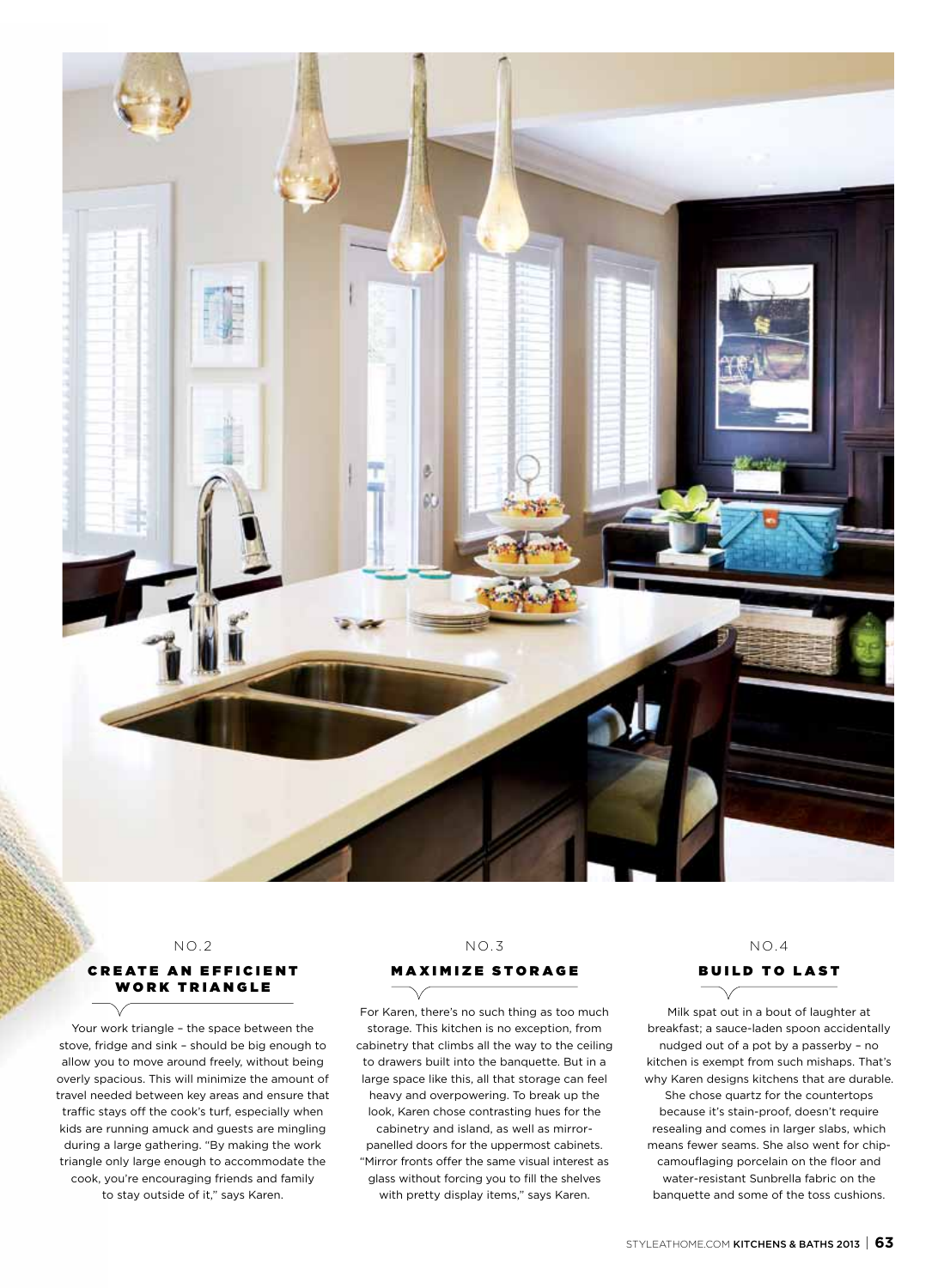#### no.5

# LIGHT EVERY ZONE

"Kitchens are the hardest-working rooms in the house," says Karen. "We use them morning, noon and night, so the lighting has to serve a wide variety of purposes." Here, recessed lights illuminate the space overall, under-cabinet fixtures and shapely overthe-island pendants serve as task lighting and the drum pendant above the table sets the mood. A bank of windows lets in another key lighting source: sunshine.

> в ×

#### no.6

### c onsider sightlines

The countertop that sees the most prep in this open-concept kitchen is tucked deep within it, far out of sight of the home's front entrance, so the homeowners can put their best foot forward when guests come over. Karen also married the kitchen to the adjacent living room with her colour and finish choices and to the outdoors by hanging the mercury glass pendants in a random pattern that mimics raindrops.

# **COUNTERBALANCE ACOUSTICS**

 $NO.7$ 

With all their hard surfaces, kitchens are by nature echoey – which doesn't give off the coziest vibe. To boot, when there are 20 or 30 people over for wine, "you can imagine how loud it can get!" says Karen. To soften the acoustics, she incorporated plushness where she could: cushioned seating, an array of toss cushions on the banquette and a soft-underfoot sisal runner in front of the sink.

建绿煤煤煤煤煤煤煤煤煤煤料煤

lishes on design inspiration and decorating tips at STYLEATHOME.COM/SEALY.